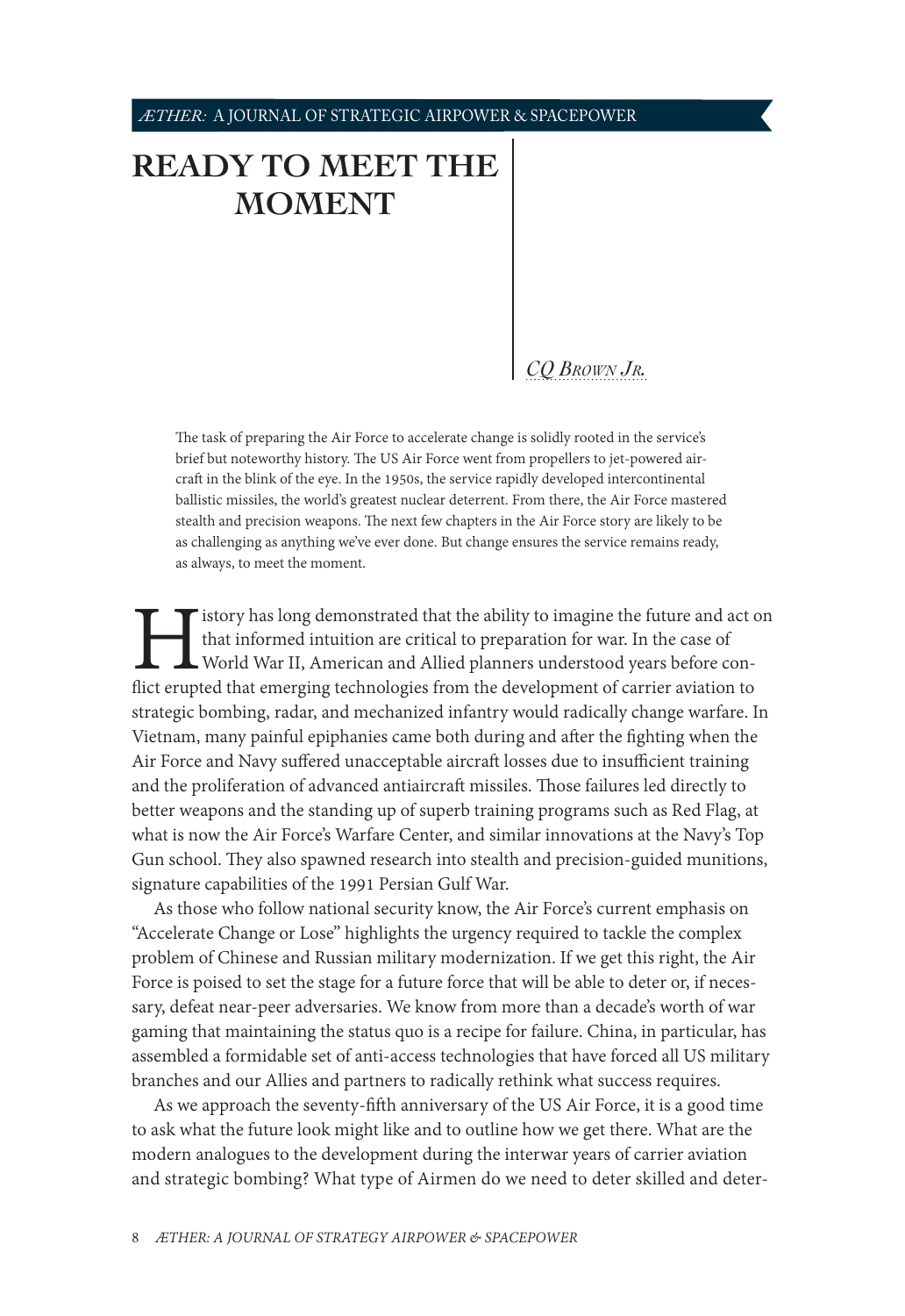mined adversaries? How do we develop and prepare our Airmen for a much different future?

A series of action orders I issued to set the stage focuses on four areas: Airmen, Bureaucracy, Competition, and Design Implementation. Airmen need to lead the change we seek, just as they have always done when it comes to developing innovative ideas and capabilities. To accelerate the required institutional shift, we must remove bureaucratic hurdles to a much greater extent than we have before. Decisions on even routine matters frequently take too long and require too many layers of approval. At the same time, we must reintroduce a fierce competitive mindset akin to what existed during the height of the Cold War. Over the past three decades, we have successfully fought regional wars and counterinsurgencies. It is now time to turn our full attention to advancing militaries that aim to challenge US and Allied supremacy. And, finally, through design implementation, we need to optimize our force structure and basing concept with the primary goal of deterring or defeating these new existential threats.

The mission of the United States Air Force is to Fly, Fight and Win . . . Anytime, Anywhere. This has perhaps never been more relevant than it is today. We know from rigorously studying the problem, just as Army Air Corps and Navy planners did ahead of World War II, that incremental change will not be good enough. For example, in recent years, the Chinese military has developed a stockpile of long-range, high-speed missiles that threaten many of our Joint Force's long-held notions of how to deploy and operate in the Indo-Pacific region. We now realize we must develop a markedly different approach that, for the Air Force, could mean agile operations from pop-up bases; swarms of autonomous, unmanned weapons; a dispersed and robust command-and-control system; a sensor grid that capitalizes on remarkable advances in technology and miniaturized components; and weapons with longer ranges. In the future, we will almost certainly need to rely on survivable, stand-off munitions—not platforms—to defeat Chinese defenses.

In parallel, we must develop the next-generation platforms, sensors, and ubiquitous networks that can share data across the US military and with Allies and partners, out to the tactical edge. Our sensors will need to operate in all domains and be tied to a persistent command-and-control structure—assisted by artificial intelligence and machine learning—and be able to curate vast amounts of data and make that available to the Joint Force and every US Ally and partner involved in the operation. Imagine the advantage the British gained from their Chain Home early warning radar network during the Battle of Britain, and now think of a modern version operating across vast distances in space and across land, sea, air, and cyberspace.

As it has historically, the Air Force will be called upon to execute a broad and challenging mission. The good news is, the technological challenges do not appear to be too steep for us to refine and enhance our core mission sets—we are the only service that provides the Joint team, Allies, and partners with the assurance of air superiority, the advantage of global strike, and the agility of rapid global mobility. Combined with intelligence, surveillance, and reconnaissance and command and control, we have the ability to sense, make sense, and act.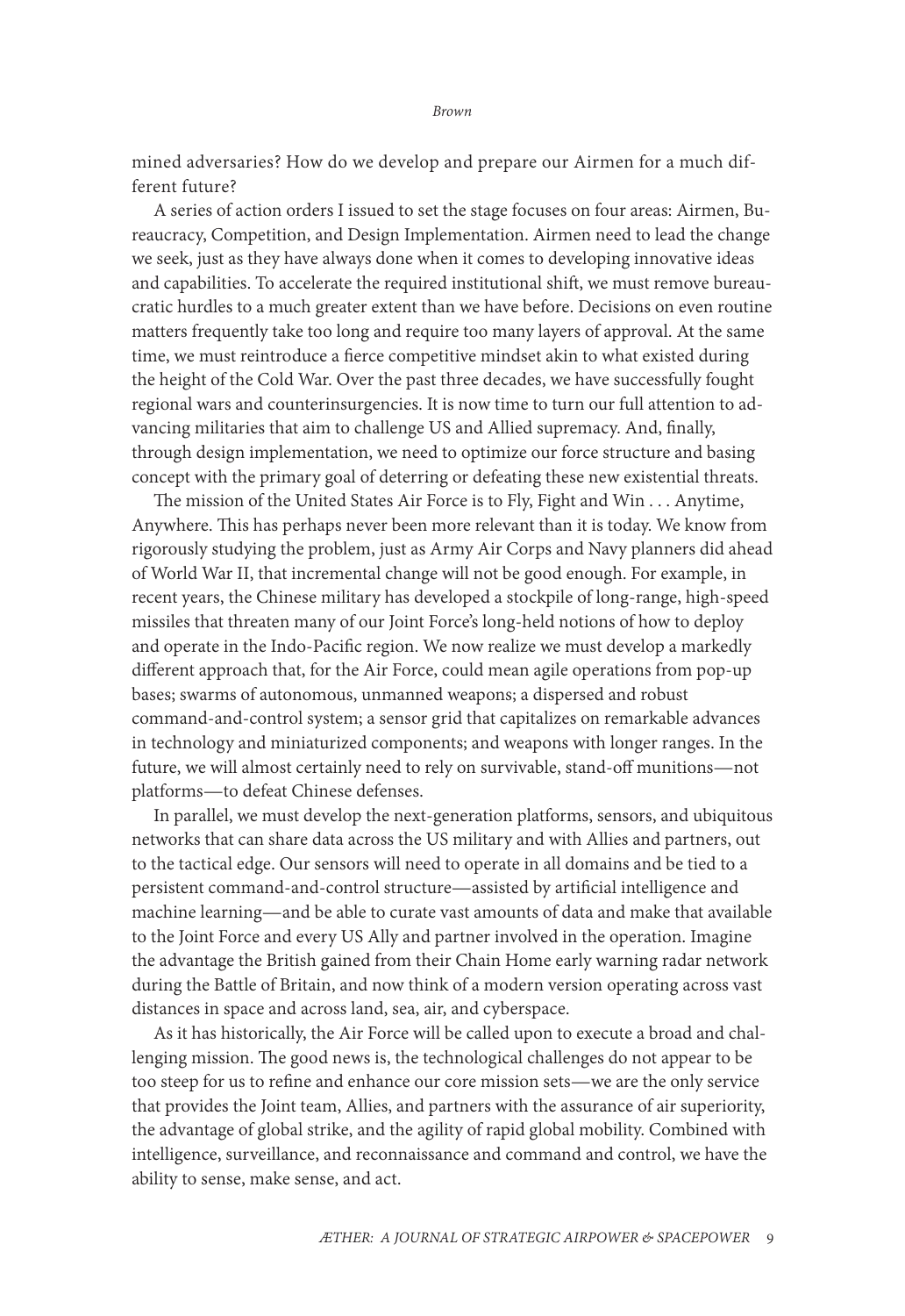We must be resilient and have the ability to create near-instantaneous effects for combatant commanders anytime, anywhere. Our unique mission set requires that we also are able to defend the homeland, project airpower, support the Joint Force, and make foundational investments to guarantee success. As with any type of change, this effort to win in the future demands a culture shift within our service, a realization among industry and Congress that the threat requires stronger collaboration from many stakeholders, and an understanding that business as usual is not an option. What will the Air Force look like in 2030 or 2035? The short answer is, much different.

# A Future Force For Future Threats

The return to strategic competition with near-peer adversaries able to threaten not only the American homeland but also its ideals and values, coupled with the need to holistically transform our Air Force to compete, deter, and win in a highly contested environment, will require a campaign of operations, activities, and investments intentionally linked and strategically aligned—rather than sporadic and disconnected events.

Defeating—or, better yet, deterring—China and Russia will lead us down new paths. The concept of "Integrated Deterrence" is one that holds great promise. By improving the way we leverage the capabilities of Allies and partners and building far more robust interoperability, we will strengthen our hand, especially in the Indo-Pacific region.

In a series of recent meetings with my fellow air chiefs around the world, the message came through loud and clear: our partners and Allies crave more cooperation, greater technology and information sharing, and more and better training with the desired end state of stronger partnerships and greater overall levels of deterrence. There are new chapters to be authored here, and I expect the US Air Force will seize this opportunity and help write them.

A long-term campaign of operations, activities, and investments enabling Integrated Deterrence forms a solid foundation. But make no mistake, developing the Air Force necessary to deter or defeat our near-peer adversaries will require a series of trade-offs and a pervasive culture of innovation. Just as the services understood during the run-up to World War II that biplanes and static infantry formations would not survive advancing technology, we know today that some of our current weapons systems and capabilities face a similar fate. The U-2 and the Global Hawk and Reaper remotely piloted aircraft systems (RPAs) need to be replaced by new technology that is persistent, survivable, and connected, creating a new system that enables a resilient sensing grid that can survive the arsenal of long-range antiaircraft and antiship missiles the Chinese and Russians have proliferated.

In that same vein, we now imagine refueling aircraft that can be retooled to provide combat power. That means retiring KC-10s, upgrading KC-135s, and replacing older C-130s with newer C-130Js. It means upgrading workhorse B-52s and unleashing the potential of the B-21. Not every legacy system is obsolete and in need of retirement, but the force we need will look much different both on the tarmac and at bases and in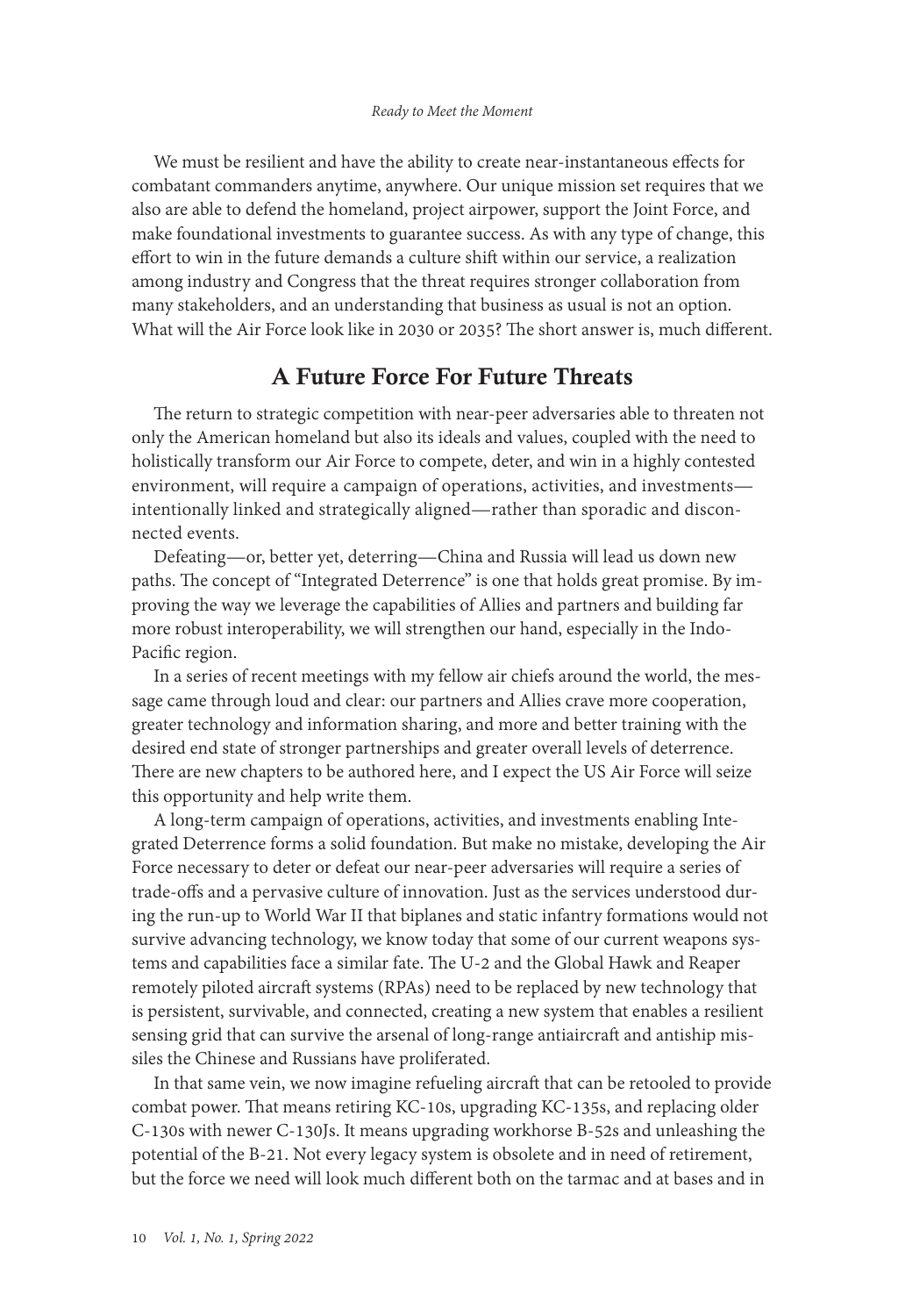headquarters in the next decade. Performance, not sentimentality, must guide these critical decisions and choices.

The way of war the Air Force has pioneered since Vietnam, with air operations centers managing regional military operations, will evolve into agile and mobile command-and-control. Air Force doctrine has been modified to emphasize understanding commander's intent throughout the chain of command, which will enable Airmen at the tactical level to operate on mission-type orders. And we have started the work of figuring out how to operate in a highly contested environment with a concept called Agile Combat Employment (ACE). The goal of a current series of exercises in the Pacific, in fact, is to create many small locations from which the Air Force can quickly operate, creating too many targets for prospective enemies to successfully attack. This concept will require both new technology and a culture shift for Airmen long accustomed to large- and static-base operations.

Establishing air superiority in such a continually contested environment demands a parallel effort in new thinking. Right now, we are endeavoring to create a sense of urgency among all Airmen and inculcate a daily focus on innovation and intelligent risk-taking. We may be looking at a future where we take dramatic steps coupling humans with algorithms. It is a near certainty that from this point forward, Airmen will need to be "multi-capable."

We are planting the seeds for this culture shift right now, building upon the groundwork laid by my predecessors in areas such as identifying Airmen with advanced computer coding skills who have helped solve software problems outside of their normal military job duties. We are establishing a bottom-up "ecosystem" for innovation that values and rewards intrepid ideas—a window into the culture we must create for the challenges ahead. For example, we are providing time and resources to allow Airmen to take novel ideas from white board to completion. One Airman, Master Sergeant Powell Crider, has developed a virtual-reality training system for maintainers that has Air Force-wide applications. The future Air Force will be a place where taking such initiative is the rule, not the exception.

In the years ahead, the Air Force will establish new rewards and incentives through informal and formal channels. Revamping performance reports is a critical step. We would do well to follow the advice of the great basketball coach John Wooden, who said, "never mistake activity for achievement." Going forward, our performance reports should not be focused on output—the number of tasks completed—or how much money was saved but should instead be truly focused on outcomes achieved. Personnel evaluations should value boldness and initiative. For leaders, this will mean a shift toward iteration where setbacks are fully expected, incubating a mindset of experimentation and innovative thinking. Turning concepts into reality requires creative individuals and supportive organizations. The world we inhabit will require no less, and we will be asking a lot from America's sons and daughters in the years to come.

As we go about the sober task of preparing the Air Force to accelerate this change, we can draw comfort from our service's brief but noteworthy history. We went from propellers to jet-powered aircraft in the blink of the eye. In the 1950s, we rapidly de-